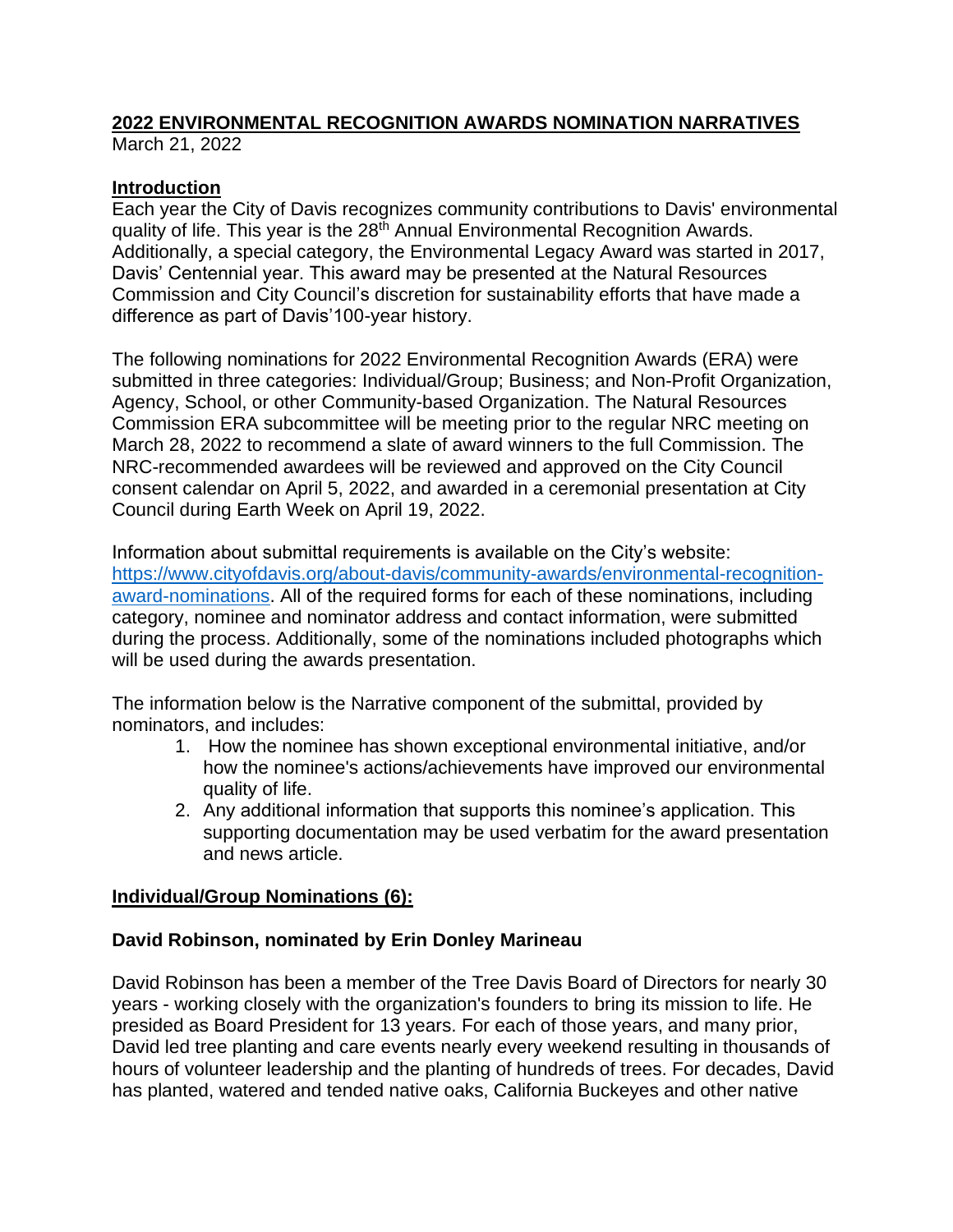trees on Hwy 113 between Davis and Woodland -- which likely takes his personal tree planting tally into the thousands. David is truly Yolo County's urban tree hero. He gives of himself financially, with his time and with his labor in the hot summer sun to make Yolo County beautiful, clean, green and cool. David is also an avid naturalist with a keen eye for species identification, and a deep appreciation for the natural world. He inspires everyone he meets with his dedication, passion and genuine love of trees and community. David was also a member of the Davis Tree Commission for over 36 years, protecting the urban tree canopy and providing the public with guidance around tree plantings and removals - a service that over time, contributed mightily to the mature urban forest canopy we all enjoy today. David deserves the highest honors and recognition for his distinguished tenure as a life-long tree steward and for his selfless dedication.

## **Eliot S. Larson (they/them), nominated by Scott Steward Ragsdale**

Eliot Larson is a leader and an inspiration to youth and adults. Eliot has shown up for Friday's for the Future events regionally and has led Climate Strike Davis back to the Friday noontime climate action demonstration at Central Park for the last year and more. Eliot's consistently reached out to fellow youth at Davis Sr. High and through the network of fellow home-schooled youth. Eliot is an essential part of the reason the Environmental Club and Climate Action DHS clubs feel they have access to the Central Park Friday demonstrations and takes a no-nonsense approach when addressing the severity of the choices before us.

Eliot comments, "This is an action that everyone must join in or we will not save our home. We all are afraid of how this will end and so we must all act quickly and accurately. There is no time for our world leaders saying change will come in 2050, or 2030 or even 2025. That is too late. And too late is far worse than never. As the climate action organizer in Davis, I face constant struggles from outside sources not including the effects of the climate emergency. The DHS administration pushes back hard every time I ask students to show up and everyone tries to make the case that we are missing valuable lessons. But we will not be back in school until there is real change, and we will not be distracted by diversions. We will not be satisfied until there is real change, not just leaders using complex wording in bills that are being passed to hide all of their errors. We must all remember that there is still hope, and we must now all turn our fear or sadness or anger or guilt into action. We must take action now!"

Eliot does not consider the letters and the demonstrations for climate action an exceptional act. They are grounded in the normality of giving voice to the planet. Many of the rest of us are still catching up.

Eliot has gracefully and consistently held a place for all of us to join at noon on Fridays at 5<sup>th</sup> and B. Sometimes there is quite a good number of people who join us to be in community and to stand to send the message, and keep sending the message, that the climate needs us stop using fossil fuels now! See you at the park and in the legislature and in the courts and wherever else we need to go.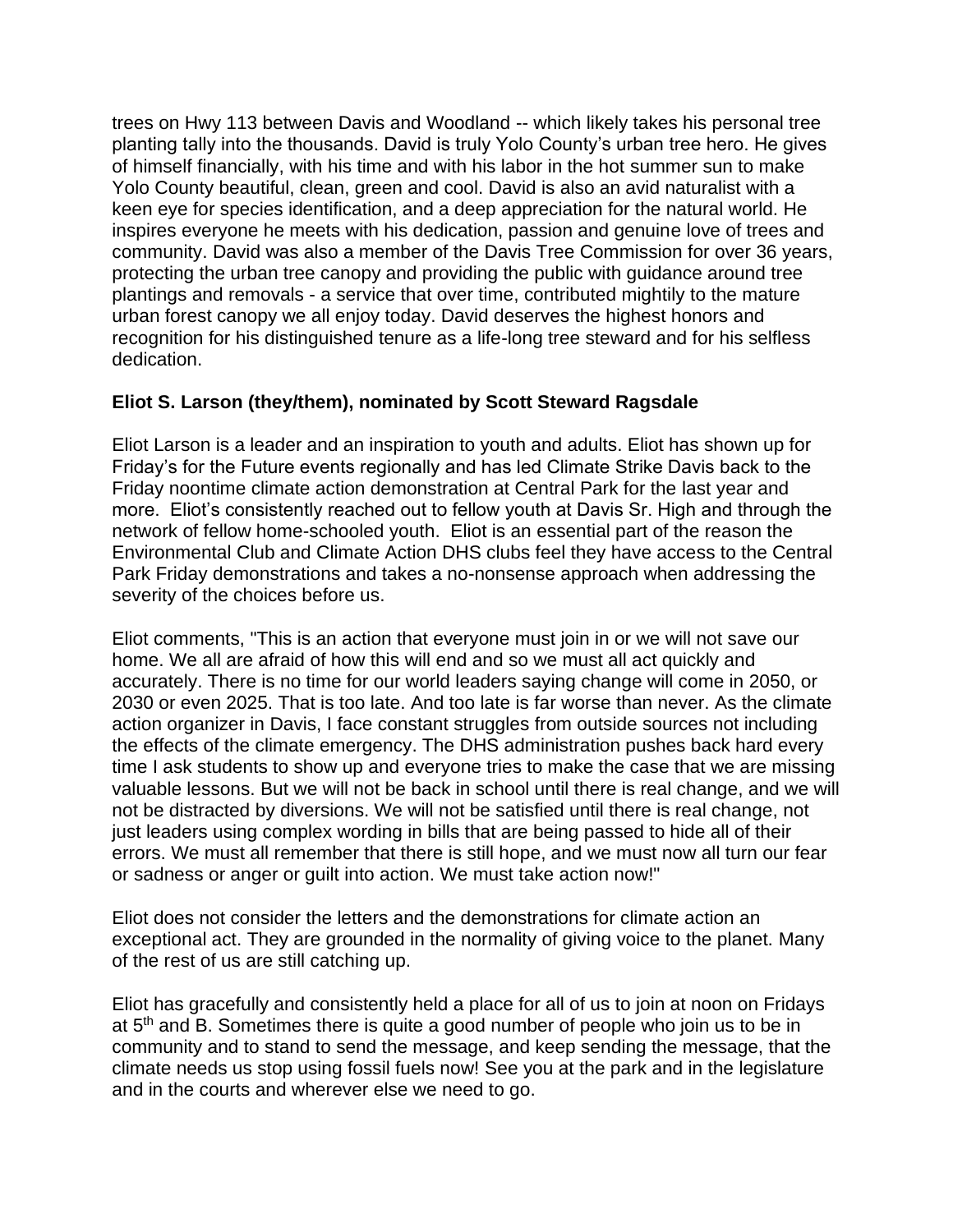#### **Eric Newman, Coordinator of the Friends of the North Davis Channel, nominated by Bruce de Terra**

Eric Newman is Founder and Coordinator of the Friends of the North Davis Channel (FNDC), formed in the Summer of 2019 to manage and enhance habitat and to improve the aesthetic value of the storm water channel that borders the north edge of Davis between Sycamore Lane and F Street, an approximately 1.25-mile corridor. Prior to the formation of the FNDC, a habitat restoration project within the same corridor limits was implemented in a joint effort by the City of Davis, the Putah Creek Council, the Yolo County Resource Conservation District and community members. Hundreds of trees and shrubs were planted throughout the Ditch, watered for a couple years and left to flourish as the backdrop to a rejuvenated public environmental space for Davis citizens to enjoy and wildlife to flourish. After the initial plant establishment period, an ongoing effort was needed to steward this new landscape in order to retain and improve its ecologic and aesthetic values, curtail invasive plants, clean-up trash and partner with City departments to accomplish even more. This is where Eric stepped in, took on the task and has been admirably leading the effort ever since. The FNDC currently has approximately 120 supporters and a dozen core volunteers, many of whom who work in the Channel on a weekly basis. This beautiful space is used daily by joggers, walkers, bird watchers, school children, photographers and numerous others.

Eric, 66, is a 40-year Davis resident and 1977 UC Davis graduate with a bachelor's degree in Political Science Public Services and a 1981 graduate of UC Davis Law School. He practiced environmental law, water law and local government law in Southern California, San Francisco and Sacramento, retiring in 2018.

As a new retiree, in early 2019, he enrolled in the 10-week Cal Naturalist Program and became a University of California Certified Naturalist. His capstone project for that certification was to assist the Putah Creek Council in constructing and planting a pollinator garden along Putah Creek in the vicinity of the City of Winters.

As a new naturalist he became infatuated with California native plants and birds. Reflecting on the 2013-2015 State grant-supported multi-partner California Native Plant Project that had been implemented in the North Davis Channel, Eric began researching the newly enhanced habitat and its status. Sensing a need for long term volunteer management of this community resource, Eric went to work in the summer of 2019 to create an ongoing volunteer organization to maintain the extensive habitat and recreation area along the 1.25 mile stretch of channel. He envisioned leading a group to perform regular maintenance and to substantially increase California native plant restoration throughout the Channel.

His first step was to form a community-based group, Friends of the North Davis Channel. With the help of online social media and Eric's regular promotion of the group to Channel users, the group's membership swelled to 116 supporters. Initially, he personally financed native plant purchases. Then, he moved on to raise \$2,500 through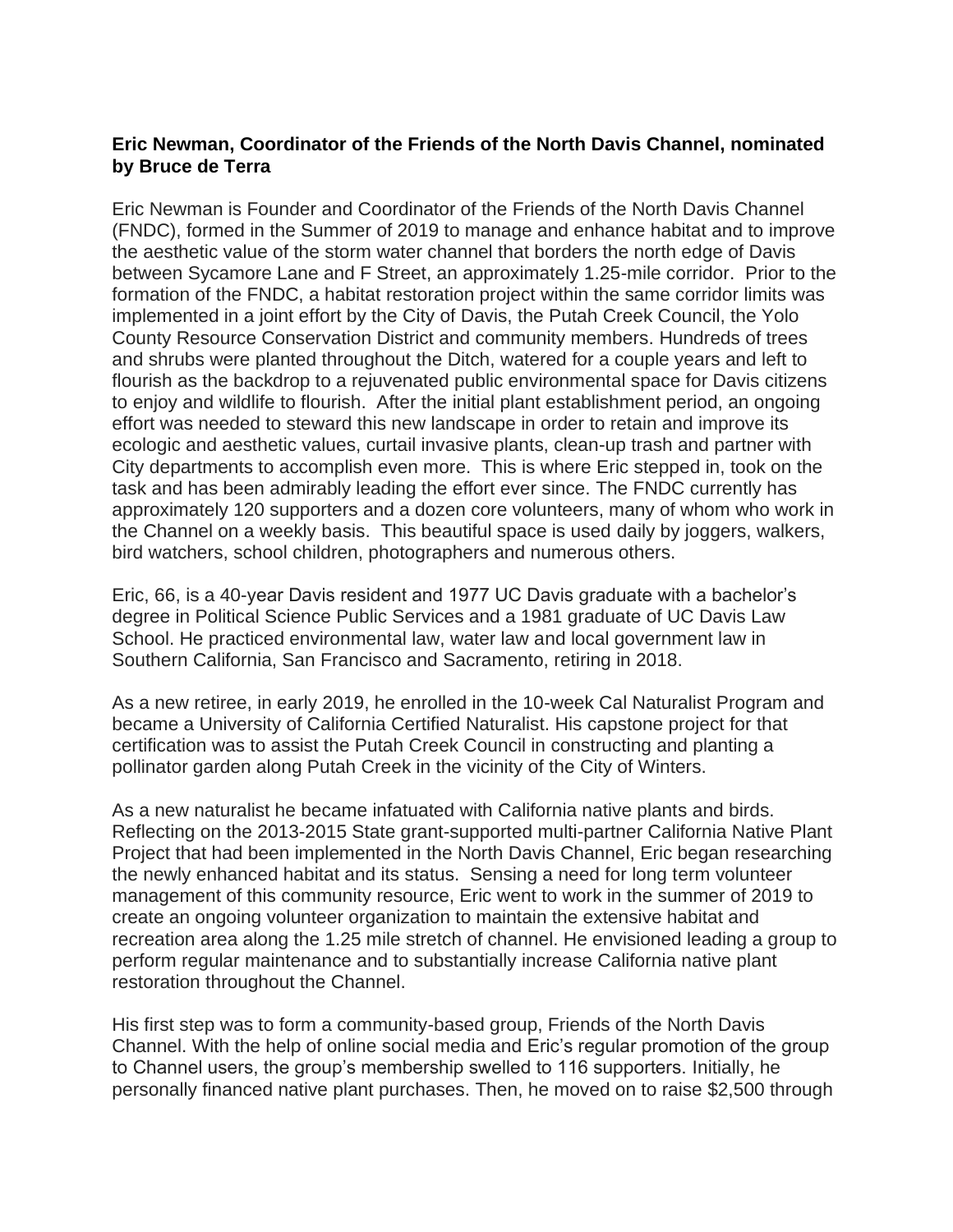group members and the many Channel users he regularly engages with on native plants and bird ecology.

Through his leadership, several hundred native plants have been planted along the Channel side from Bird Entry Park (at Anderson Road and Flicker Avenue) to the foot bridge at Kestrel Place, under a Memorandum of Understanding he negotiated with the City's Open Space Program. Eric has established an excellent working relationship with the Open Space Program and coordinated many joint activities between the Program and FNDC volunteers.

Two demonstration gardens on the bench areas of the Channel along the bike path have been carefully designed and planted under his direction to provide a small wonderful native plant reserve entryway to the Channel at Bird Entry Park, one with a mulch path to assist in public enjoyment.

Lately, he has selected many native forbs (flowering plants), to add wonderful color for the 100 plus daily visitors to enjoy. Eric researches the types of plants that make most sense, has his plant lists approved by the City's Open Space Manager, purchases the plants and then stages them for his volunteers to plant.

Through his outreach to local California native plant nurseries, Eric has established many long-term relationships. The nurseries provide advice and sell the plants to the Friends group at wholesale prices. The primary local nurseries who provide plants from the Putah Creek and Cache Creek watersheds are run by the Putah Creek Council and Cornflower Farms. Eric works tirelessly to support strong relationships with these growers.

Eric and his volunteers have uncovered and revived many struggling native plants from the original 2013-15 restoration project including Wild Grapes, Oregon Grapes, Snowberries and Coffee Berries. His team annually clears the Channel sides of flammable grasses in the Friends management area. And, the group has removed and/or pruned huge areas of invasive and often times flammable plants. Eric comes up with these projects and directs the work to be done weekly by his volunteers.

Over the past 3 years Eric has learned how to take care of native plants, identified what plants work and where, become a drip irrigation specialist, developed a system for hand watering and drip watering the approximately 3 acres assigned to the Friends in the MOU, learned what large shrubs and trees need pruning and how to do it and developed strong community support for the project. He has also developed supportive relationships with City Open Space and City Parks and Community Services Staff.

His volunteers regularly clear the Channel of garbage, especially the large amount of debris that gathers at either end of the Channel after a heavy rain, and coordinates with Open Space Program staff to properly dispose of the many truckloads of debris.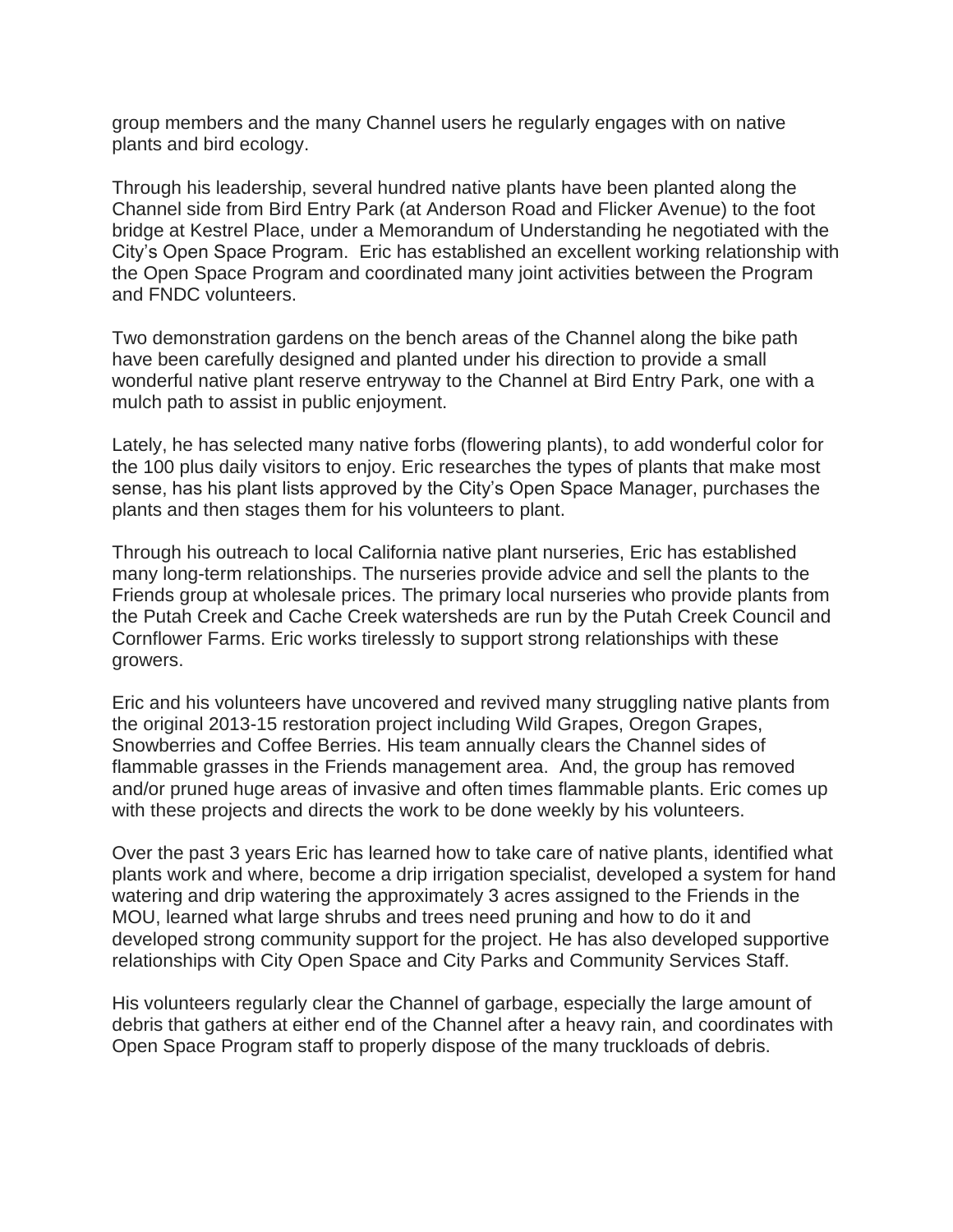A favorite element of Eric's plan has been to add to the Valley Oaks planted along the bottom path in the Channel in the 2013-15 project between the Kestrel footbridge and Bird Entry Park. There is now a line of over 20 young Valley Oak trees there that will form a majestic promenade along that portion of the dirt path at the Channel bottom and will be a haven for numerous bird species.

It was in this same spirit to steward and enhance this wonderful community resource that Eric, after discussion with his trusted advisers in the Friends Group, approached the Director of City Parks and Community Services in the summer of 2021 with a proposal to restore the City-owned gazebo located in Bird Entry Park. The gazebo had fallen into substantial disrepair in the years since it was first placed in the park in 1990. The climbing roses at the corners of the star shaped metal beam structure had completely overgrown the gazebo and the 12 metal doves flying above were no longer visible. The metal beams were heavily rusted and the supporting wood lattice that held up the tangled mass of climbing roses was rotting. The gazebo, though beautifully designed and constructed, was rarely used and had become a neglected eyesore

Once approval was granted, Eric formed a team of Friends and community volunteers to prune back the years of rose plant overgrowth, scrape the dull, peeling paint from the beams and poles, scrape off rust, bend the crooked poles holding the doves back in place, replace connecting bolts with new stainless steel fasteners, replace the rotten wood lattice, and repaint all the steel. The beams were painted garden green, the bird poles sky blue and the doves a brilliant white. The project took 3 months and hundreds of volunteer hours. It all was designed, managed and coordinated by Eric and closely coordinated with City Parks. The effort was the topic of a Jean Jackman column in the Davis Enterprise.

In addition to Eric directly leading improvement actions he has also facilitated others to implement complementary projects. Two examples are when Eric contacted the Yolo Audubon Society and the UC Davis Western Bluebird expert to organize the placement of 14 Bluebird nesting boxes along the Channel. Eric coordinated the purchase of the materials and organized a group to put the supporting poles and boxes in place and worked with Audubon to create an on-going Bluebird monitoring and support program that is now led by Audubon leader and FNDC volunteer Sonjia Shelly. Similarly, he worked with FNDC volunteer Larry Snyder to increase the already significant number of Milkweed plants, the primary food resource for Monarch Butterfly caterpillars, in the Channel, with the ongoing stewardship and monitoring of those plants continuing to be managed by FNDC volunteer Larry Snyder. These two examples further demonstrate how Eric makes synergistic connections with other environmental enhancement efforts to improve both the Channel habitat and the other resource a win for all.

Eric's previous and on-going work and dedication has brought many community members into a stewarding relationship with this important resource and has made it more accessible and enjoyable to the hundreds of people who seek out this hidden gem.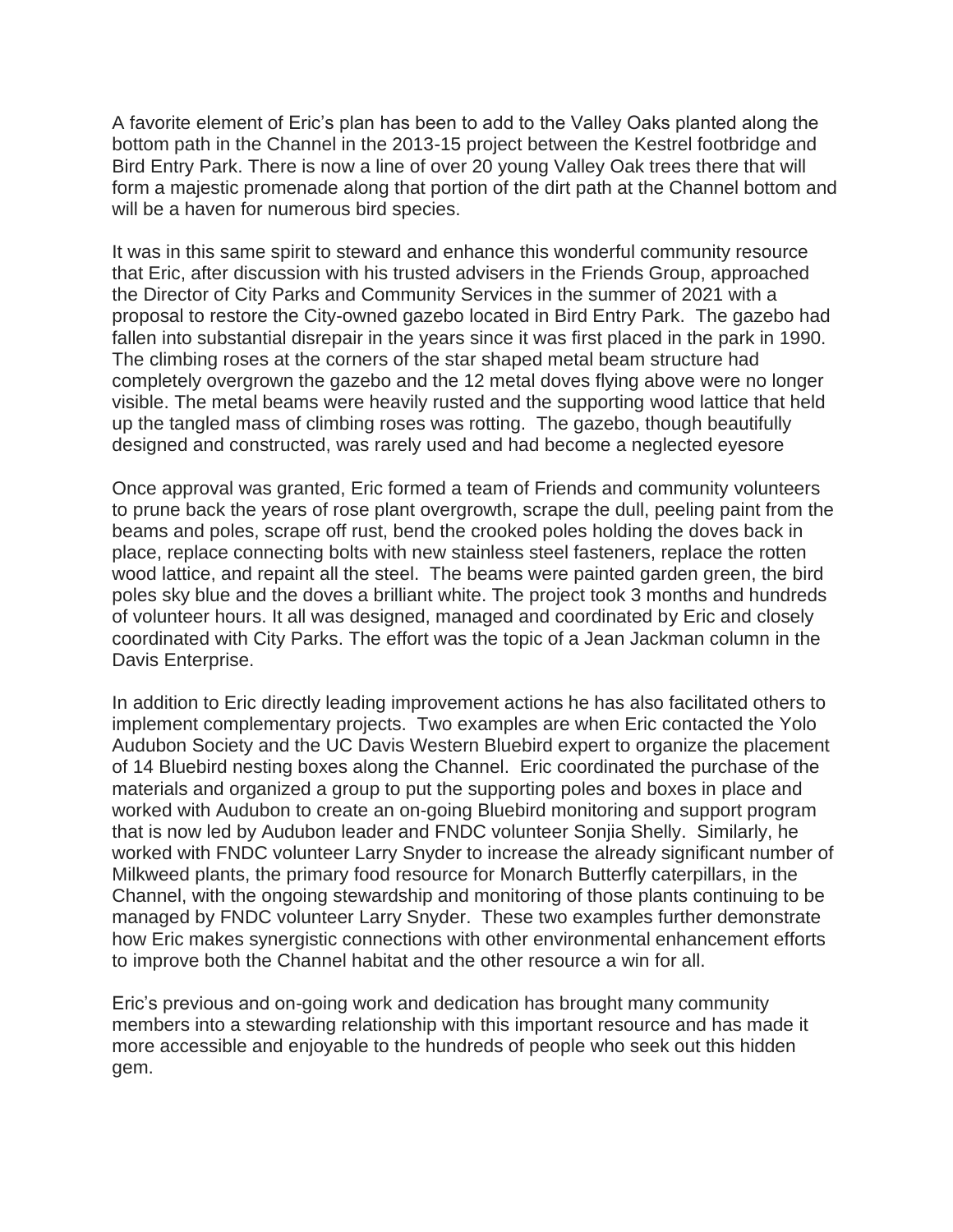Eric is a font of ideas for improving the Channel environment. But they're not just ideas he wants someone else to take care of. He literally rolls up his sleeves and gets to work and recruits others to join in to get the job done. He not only creates but he also makes time to share the wonder of the public space as he chats with passersby. He has made the Channel a truly friendly place to explore, learn, relax and marvel at the power of community members working together to make Davis an even more wonderful place to call home.

## **Gayna Lamb-Bang, nominated by Jo Ellen Ryan and Gene Trapp**

Gayna Lamb-Bang is the person we call first to help with any project to benefit wildlife and enhance our community's environment.

Valuable, often neglected spaces for wildlife and pollinators can be found right inside our neighborhoods. On her own, and without fanfare, Gayna began to rehabilitate the large, untended space at the corner of Cowell Blvd. and Washoe Street. She is removing the non-native weeds and replacing them with native plants. It is a big project, and she has the approval of Chris Gardner, Open Space Lands Manager, and only asks the City to supply enough water to sustain the plants. The whole corner is now in full bloom, and it is thanks to Gayna's efforts to introduce native plants that provide for pollinators.

We were lucky to meet her in 2016 at a Yolo Basin Foundation birding tour that came to West Pond, a recognized wildlife habitat. She took one look and said she'd like to be a Friend of West Pond. She is now an important team leader, as we enhance wildlife habitat all around West Pond and in the Butterfly & Hummingbird Garden. She is coleader of our weekly pollinator garden work parties, annual cleanup days, and special projects like grafitti removal and fence repairs. Gayna steps up and is game for anything. On the coldest or hottest days of the year, she drives from her home in South Davis to plant, weed, and tend the Butterfly & Hummingbird Garden. She motivates the whole team. We look forward to seeing her every week, and we all benefit from her energy, enthusiasm, and gentle humor.

Covid? No worries. Vaccinated early and ready to go, Gayna inspires the group to work together safely. We have all remained healthy with her wise guidance. Our fine team of volunteers and the Butterfly & Hummingbird Garden continues to flourish today.

Gayna also volunteers at the City's open space projects at the North Davis Uplands and South Fork Preserve. Weeding, planting, and trail preparation are all skills she offers. Difficult issues like the decline of Burrowing Owl habitat on lands that surround Davis has energized her, and she has joined teams to remove tall grasses and plastic fencing that inhibit owl nest sites.

Gayna is a long-time Davis resident and a retired bank officer. Without skipping a beat since retiring, she has changed her focus from managing money to helping others less fortunate and to caring for our natural world. As a member of the Davis Community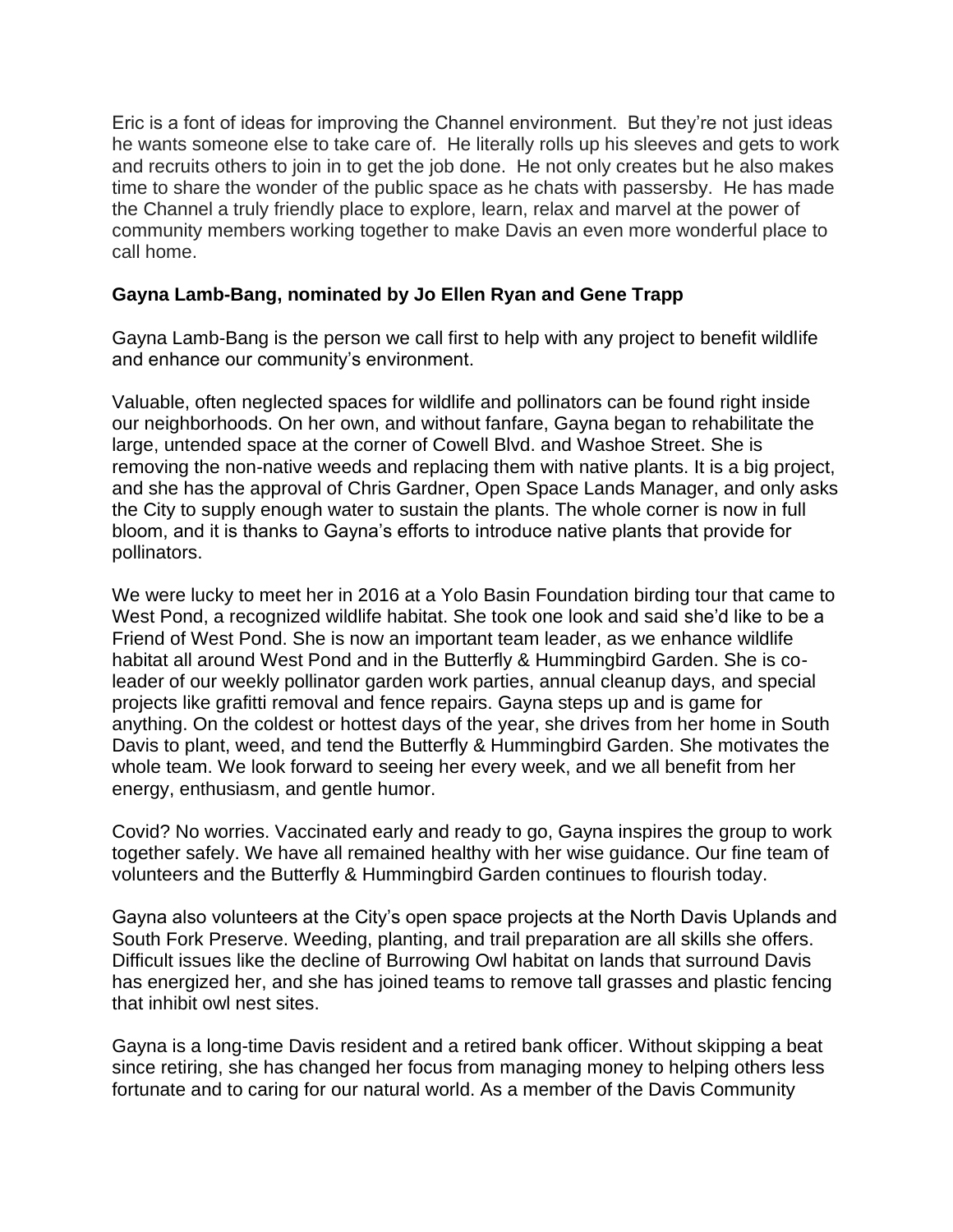Church team that assists the unhoused, she is actively involved in issues that also affect our environment, our parks and open spaces. Recently, Tree Davis honored the Friends of West Pond with the Community Group Stewardship Award. We gratefully received it as a team, and know we would not be a team without Gayna.

#### **Sherri Sandberg, nominated by Deb Bruns, Director, Teaching & Learning, Yolo County Office of Education and Kevin Perry, Urban Rain Design**

Sherri Sandberg has been teaching science for 32 years - 25 of those as a science teacher at Davis High School. She is also a resident of Davis, having lived for over 20 years in Village Homes.

Sandberg makes learning relevant to her students' lives – and provides lifelong lessons for future generations - in both her Chemistry in the Community and Zoology-Botany classes by integrating local environmental issues, resource conservation, sustainability and climate change awareness into the curriculum.

In Chemistry in the Community students learn about California water issues, tracking their own family's water use, learning how water is purified and understanding the water issues affecting the Bay Delta from a variety of perspectives through a role-playing project. The impact on students is long lasting. She recently ran into a former student who told her, "Ms. Sandberg, every time I use water, I think of you". Students present their climate change projects during finals week, often enjoying cinnamon rolls cooked in Sandberg's solar oven.

Sandberg goes above and beyond in seeking out resources for teaching about environmental issues. Most recently, she attended Climate Generation's 2021 Summer Institute for Climate Change Education where she joined (virtually) with educators across the country to learn new tools, skills and resources to teach climate change. She is putting those new tools to practice - and sharing them with her colleagues - in DHS Chemistry classes, bringing an understanding of climate change to even more students.

As a Zoology-Botany teacher, Sandberg has been one of the faculty members for the past ten years to organize a three-day field trip to Catalina Island where students learn about marine and kelp forest ecosystems firsthand - an unforgettable learning experience that has inspired many students to pursue related careers.

SLEWS: Student and Landowner Education and Watershed Stewardship. Sandberg has mentored students for 20 years through participating in the Yolo County-based Center for Land-based Learning SLEWS program which engages high school students in habitat restoration through a series of hands-on field days at real projects that develop science skills and environmental stewardship in youth. Over the course of three SLEWS Field Days, and associated in-class lessons, students build their knowledge, skills and personal connection to the land. Each year, a group of 30 students is matched with a habitat project where they plant native trees and shrubs, build irrigation systems and participate in ecological field studies while learning about careers and college opportunities in natural resource management and environmental science. Students see the effects of their work through multiple visits to their adopted project. Sandberg's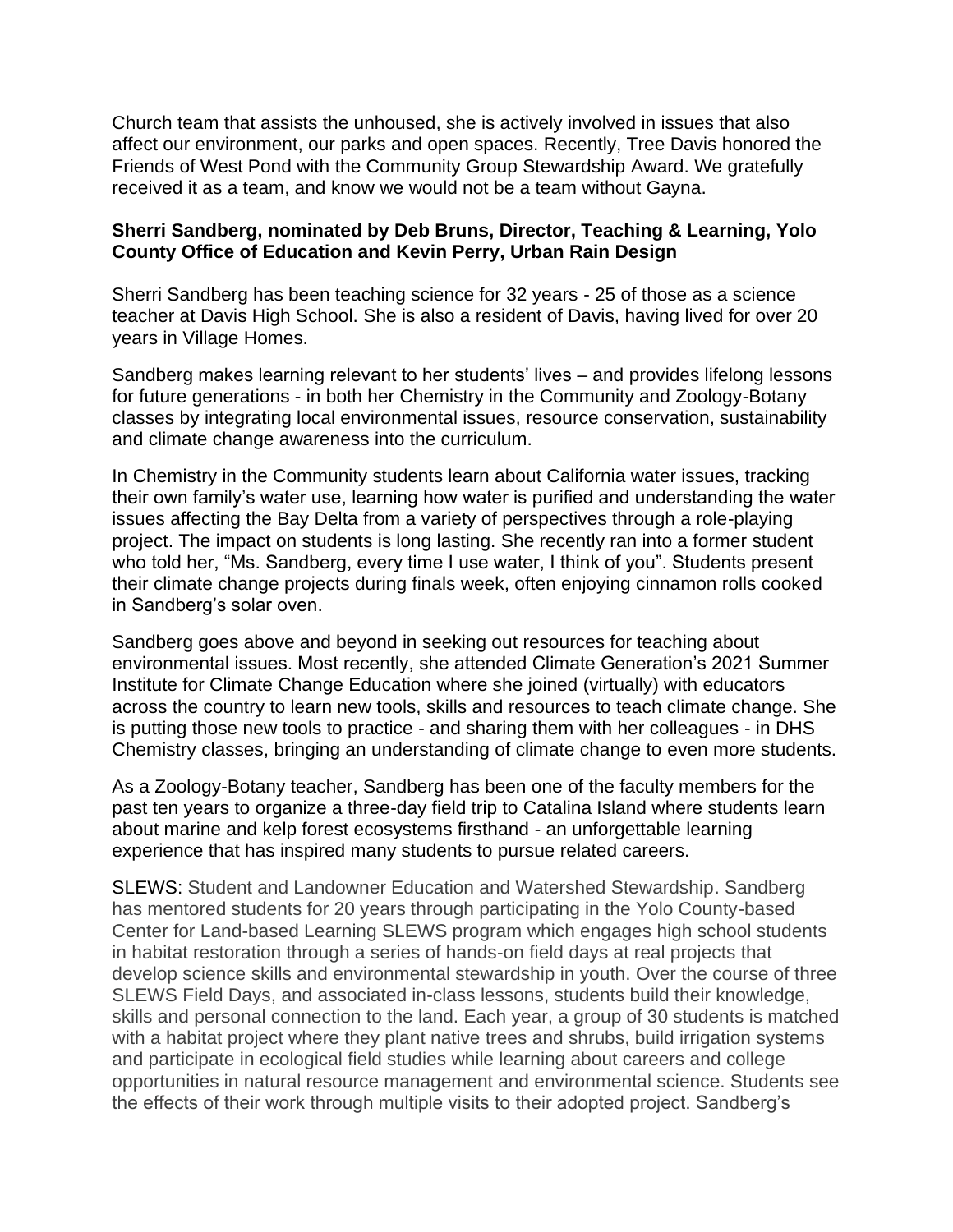favorite project was at Sequoia Farms where the students worked to turn a walnut orchard into a forest ecosystem. The contrast with the nearly barren conventionally farmed walnut orchard across the street from the project was eye-opening for the students.

Sandberg's work doesn't stop at the end of the school day. She is the faculty advisor to the DHS Environmental Club, supporting students in taking the lead on campus actions including recycling, composting, installing new bike racks, and most notably, transforming dry, barren areas into bio-diverse, rich plantings and drought-tolerant demonstration gardens. Sandberg worked with students to write grants to the PTA and Davis Farm to School and spent many weekend hours with her students to beautify the area in front of Brunelle Hall and adjacent to the science class with drought tolerant plantings. The area is now used by both art and science classrooms as an outdoor learning space, multiplying the impact of the project for years to come.

This past year, collaborating with UC Davis and Kevin Perry of Urban Rain Design, Sandberg helped create the Davis High School Rain Garden. This courtyard space was transformed from a underutilized space into a high visibility landscape designed to capture rain water from nearby sidewalks. Sandberg served as a critical liaison between the Davis High Environmental Club and the UC Davis Student Leadership in Green Infrastructure. Not only did Sandberg help spearhead the project but she spent numerous hours in the installation and continued stewardship of the rain garden space.

Finally, Sandberg "walks the talk", modeling personal stewardship choices including riding her bicycle to school, shopping at the Davis Farmers' Market and minimizing plastic in her life by buying food and other products in bulk or in glass or other recyclable containers. According to a close friend, she is an avid recycler, and even removes every plastic 'window' from her mail before sorting and putting in the recycling bin.

# **Yolo Climate Emergency Coalition (YCEC), nominated by Chris Granger**

The Yolo Climate Emergency Coalition (YCEC) is an environmental justice alliance made up of climate activists who have successfully organized community action in Davis and Yolo County since 2019. YCEC is committed to the just transition framework, which centers Climate Action priorities around the needs of our most vulnerable populations and the front-line victims of climate change.

Their efforts to engage community leaders and institutions to set significant goals, and their emphasis on a just transition, environmental justice and equity has brought new people and issues to the table in Davis and at the county level. They are helping to shape policy discussions and priorities, mobilize people to action and decisions to allocate funds for Climate Action. Although as a group they have moved from an initial Davis focus to an Yolo County focus there work is already having significant impacts for Davis.

#### **YCEC History and Action**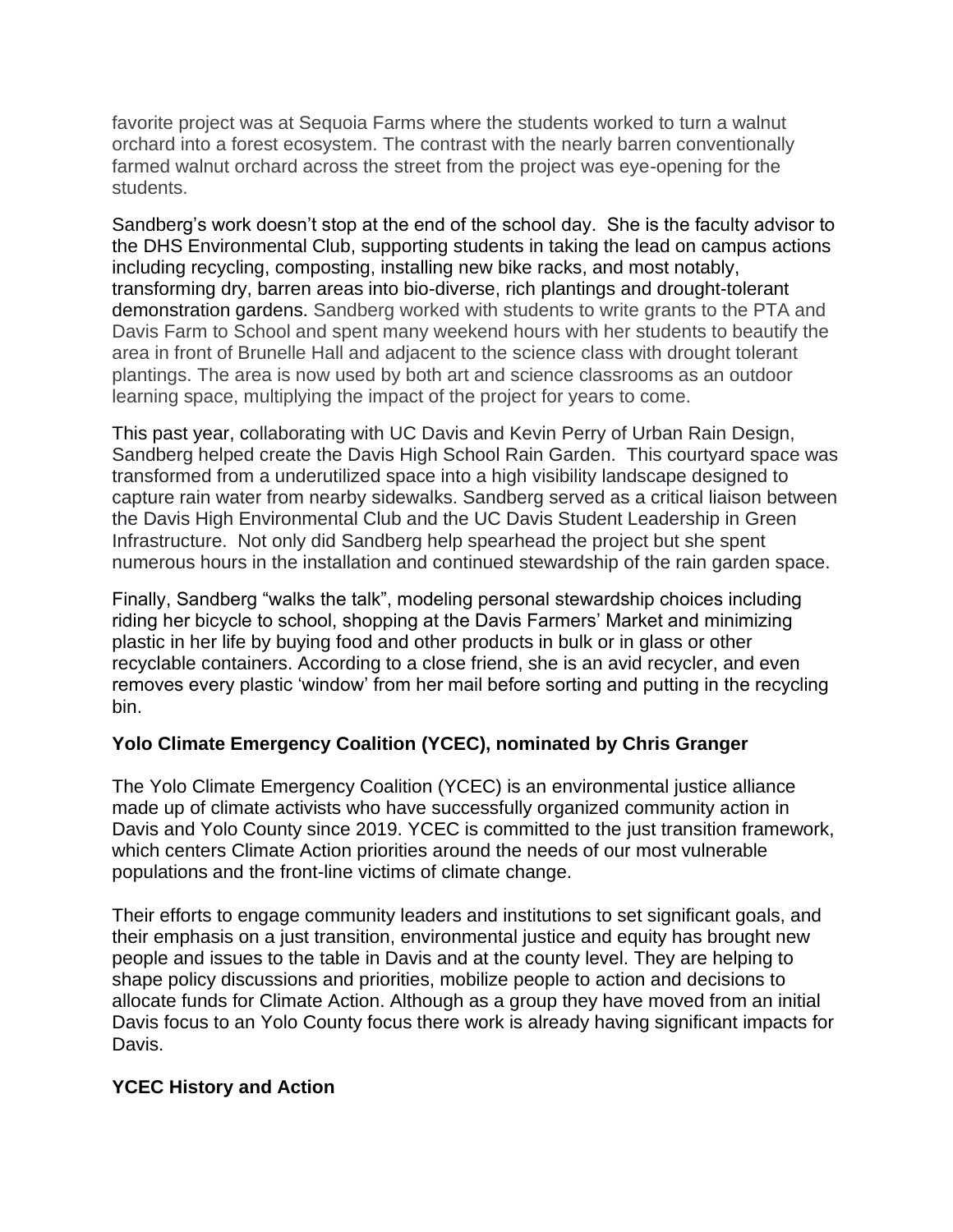These local activists initially gathered in early 2019 to work together on a Climate Emergency Resolution for the City of Davis. Approved by Davis City Council on March 5, 2019 – the resolution commits to accelerating the Community's carbon neutrality goal from 2050 up to 2040 and implement other significant City actions to address climate change by 2030. It also called for funding the current update of the City's Climate Action and Adaptation Plan.

After successfully encouraging action by the City of Davis, members of the original group then turned their attention toward Yolo County. Their goal was pushing Yolo County into becoming the first agricultural county in the United States to pass a climate emergency resolution. A description of this process is summarized on the Yolo County Sustainability Web Page:

"While the Sustainability Plan development was underway, in February 2020, County staff met with representatives of a local climate advocacy group (Yolo Climate Coalition) who were working on the resolution declaring a climate emergency in Yolo County for the Board of Supervisors to adopt. The purpose was to identify areas of similarity with the Sustainability Plan and to provide feedback on the resolution itself.

On September 29, 2020, the Yolo County Board of Supervisors passed and adopted Resolution No. 20-114 which declared a climate crisis and acknowledged that the COVID19 pandemic has exacerbated social and economic disparities in communities that require an immediate mobilization of resources to effect a just transition towards an inclusive, equitable, sustainable, and resilient local economy while also supporting and advocating for regional, national, and international efforts necessary to reverse the climate, social justice, and economic crises. The resolution contains directives regarding a future advisory body for County staff explore and return to the Board of Supervisors with a recommendation."

Because of the efforts of YCEC the Yolo County Climate Emergency Resolution calls attention to the importance of a just transition, the urgency of action by 2030, the formation of a new Yolo County Climate Action Commission. YCEC has remained attentive to the process of the creation of the new *Climate Action Commission which is now established and is building a platform for collaborative action across Yolo*  **County communities.** Four of the founding members of YCEC now serve on the Climate Commission. **During the decision process for American Rescue Plan funds YCEC carried the flag for funding for Climate Action projects. Resulting in a \$1 million set aside for Climate Action funding throughout the County.** 

YCEC has continued to organize regular meetings, respond to progress and issues in Davis, and throughout Yolo County. Their working groups are based on a distributed leadership model, and driven by very accomplished volunteers, extremely passionate about seeing change in their local communities. They are working collaboratively with other community organizations at county level to propose transformative projects and advocate for change away from business as usual decision-making.

# **YCEC (Organizing group)**

David Abramson Juliette Buxton Beck Robin Datel Mary Jimenez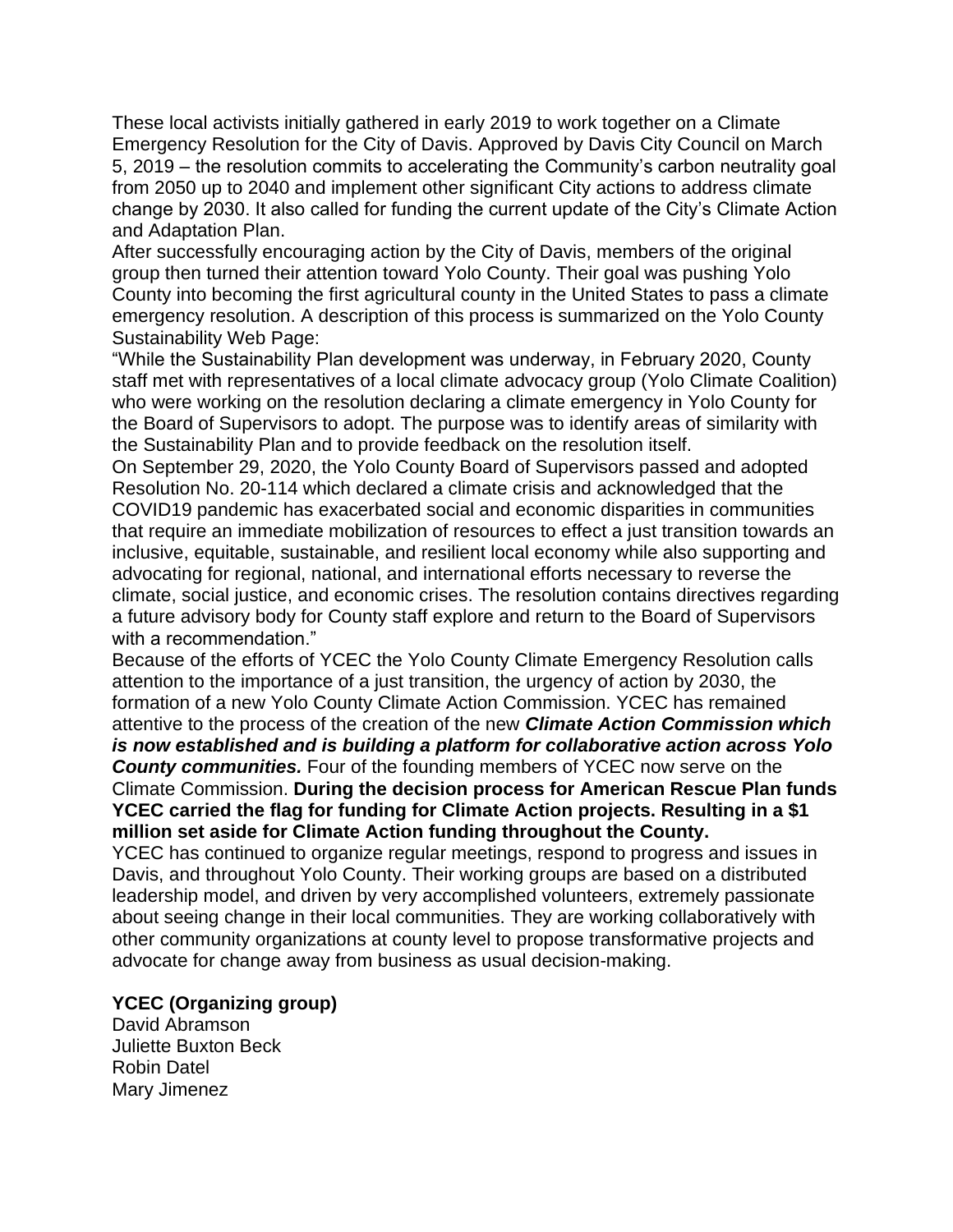Andrew Kim Lynne Nittler Nancy Price Alan Pryor Scott Steward Adelita Serena Roosevelt Tarlesson Lupita Torres Catalina Torr

## **Business Nominations (2):**

#### **Dos Coyotes Café, Davis, CA, nominated by Greener Davis Staff**

Since the first Dos Coyotes opened in Davis, CA 1991, the restaurant has been a leader in environmental initiatives among the Sacramento-area restaurant industry. Now numbering over a dozen locations, Dos Coyotes' commitment to sustainability extends to every aspect of the business, from the way dishes are washed to the napkins in the dining room.

Management completed a comprehensive certification program through the Business Environmental Resource Center that includes energy and water conservation, pollution prevention, solid waste reduction and green building requirements. Dos Coyotes also achieved Gold Level Certification from Partners for a Greener Davis (one of the first restaurants to earn this distinction) for demonstrated, ongoing efforts to comply with environmental regulations and reduce carbon footprint.

Dos Coyotes supports community initiatives and programs and is a key partner and sponsor of community events. As a locally-based restaurant, Dos Coyotes is committed to serving and investing in community with substantial contributions to local arts, schools, sports and quality of life.

Dos Coyotes supports qualified local charitable and educational organizations to assist them in raising funds. A popular scrip program has benefitted everything from soccer leagues to PTAs and school bands. Community partnerships like Dos Coyotes' "Be a Reader" program, which rewards students for outstanding academic achievement, are designed to promote education and enrich the lives of local residents. By accomplishing pre-determined goals, students participating in the "Be a Reader" program earn a certificate for a free Kid's Meal and drink at their local Dos Coyotes restaurant.

Dos Coyotes is a community partner of Cool Davis, and long-time sponsor of Davis [Farm to School,](http://www.davisfarmtoschool.org/) an organization dedicated to increasing farm fresh foods in school food, reducing solid waste and providing educational opportunities to students and staff through garden-based learning, local farm visits and volunteer/teacher workshops.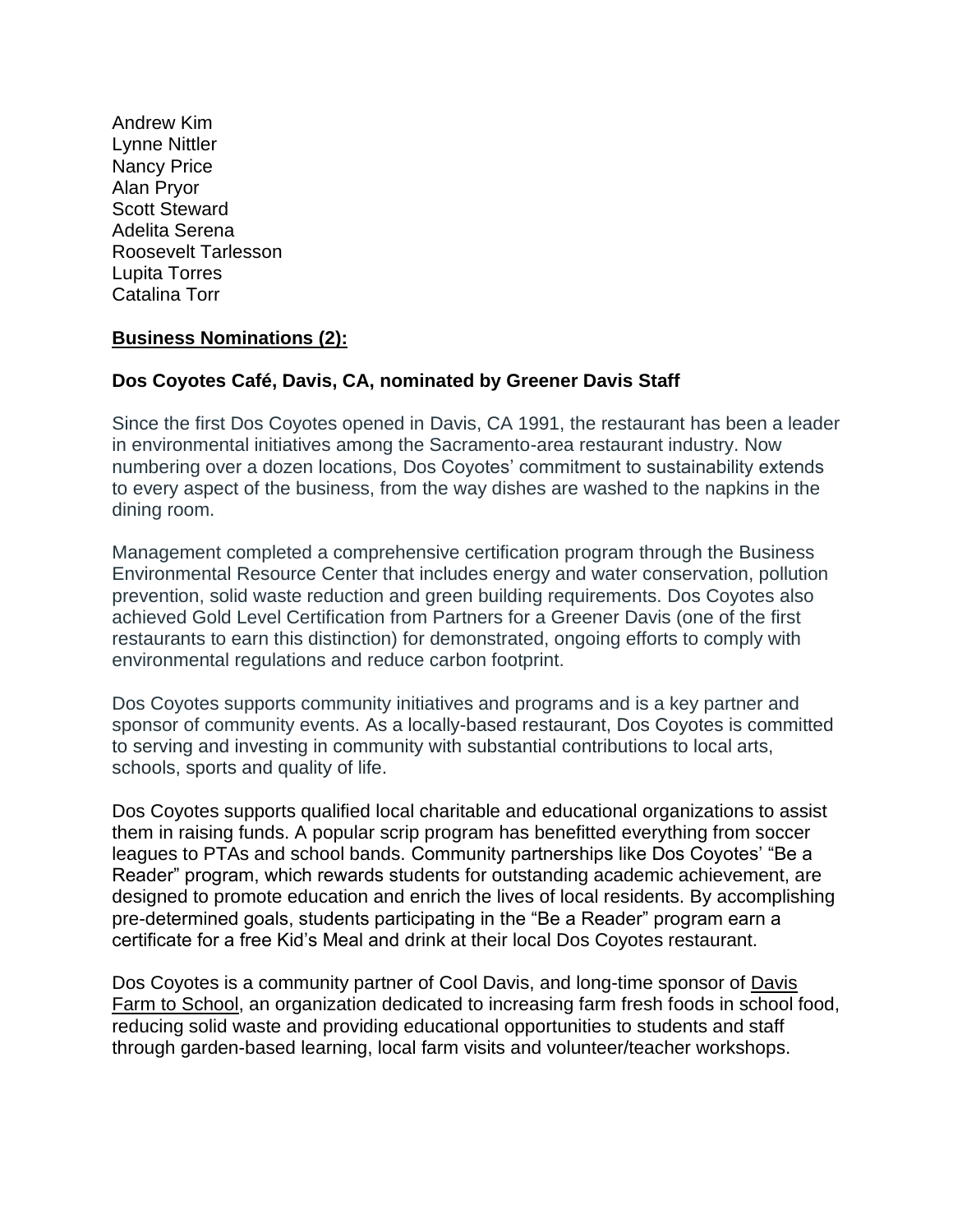Each year, there are a number of "Dos Nights" in each restaurant, where a portion of the evening's profits are donated to a local non-profit. From free concerts in the park to local fireworks celebrations, Dos Coyotes supports activities that entertain, enrich and bring neighborhoods together.

Restaurant facilities and products include:

**Take-out containers:** Compostable - made from sugarcane, not trees

**Lids:** Made from plant-based plastic (which requires 68% less fossil fuel to produce!)

**Cutlery:** Made from corn and other vegetable solids

**Napkins:** Made from 100% recycled paper

**Faucets:**Water conserving, automated faucets

**Dishwashers:** Special dishwashers that recycle rinsing water

For more information about the owner, Bobby Coyote, you can see a recent article:

[https://www.jweekly.com/2020/06/22/meet-bobby-coyote-the-southwestern-food-king-of](https://www.jweekly.com/2020/06/22/meet-bobby-coyote-the-southwestern-food-king-of-sacramento/)[sacramento/](https://www.jweekly.com/2020/06/22/meet-bobby-coyote-the-southwestern-food-king-of-sacramento/)

# **The Wardrobe, Heather Caswell (owner), nominated by Karen Beardsley**

Clothing tells the truth about an age. In a world where fast fashion is becoming increasingly wasteful and creating a larger carbon footprint, The Wardrobe has been and continues to be focused on promoting slow fashion that is sustainable and longlasting.

The boutique has always been eco-minded in its practices and was originally focused on selling used clothing in 1988. Later, the store would carry its first Ecollection by Esprit in 1995—one of the first major fashion houses to manufacture organic cotton and linen.

Owner Heather Caswell has generally carried very small clothing lines in her store, focusing on unique clothing that is often made by local designers. Caswell promotes California Chic fashions which are colorful, comfortable, well made, playful but, more importantly, ethically sourced. She believes that the boutique is both a reflection of her own attitude and of the Davis community where it has been located and reinvented over the past 34 years.

The Wardrobe is now in its 3rd location and has been a regional leader in carrying locally sourced goods. Eighty percent of their inventory is made in North America and a quarter of it is made right here in California. Each year Caswell makes a choice to have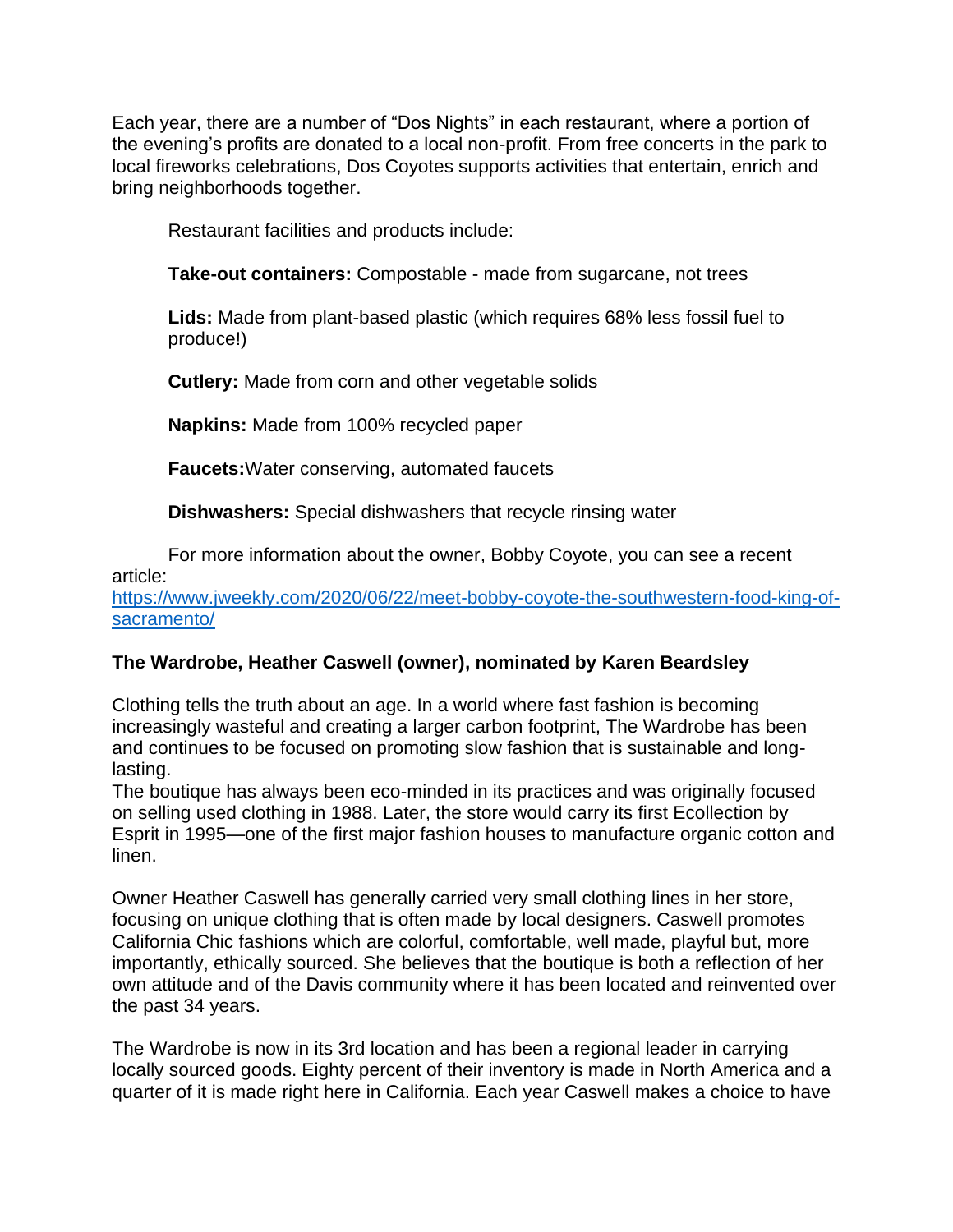a more environmentally conscious business model and reduce the store's carbon footprint.

Some of the practices they follow include using recycled bags and boxes (since day one), switching to LED lights, maintaining HEPA filters, and using natural non toxic cleaning methods that are proven to make a difference. Every year they try to take another ecologically responsive step forward: last year they stopped using foil for their labels and logos.

The business is also focused on empowering its customers and the community to make smarter environmentally friendly choices, often hosting Earth Day events and promotions to educate its clients and community.

Over the years, The Wardrobe has often encouraged prominent designers, including Eileen Fischer, to adopt more environmentally friendly practices such as the use of organic fabrics.

The Wardrobe is one of Davis' strongest proponents of the Go Local movement. In 2021, the store hosted a Make Every Day Earth Day that helped strengthen the downtown Davis Shop Local message. The event featured speakers that educated the public on local environmental issues from local environmental groups. The Wardrobe also designed and handed out dozens of "Think before you Click" stickers and Shop Local bags and jewelry and hats on its patio and throughout downtown Davis.

This year The Wardrobe's focus is on educating customers in sustainable laundry techniques. Especially with the store's unique upcycled cashmere clothing line, The Wardrobe is teaching customers how handwashing sweaters is a great opportunity for their customers to learn new environmentally friendly practices. Caswell is excited to offer biodegradable dye free made in the US clothes soap as part of the store's inventory in hopes of encouraging others to make the easy switch.

The Wardrobe's owner Heather Caswell believes that eco-activism needs to also extend to local politics. Caswell was a leading voice in successfully opposing the DISC 1 project because of environmental concerns. Last year, she and a group of concerned citizens founded the Davis Community Vision Alliance, to provide wisdom and ecologically-focused leadership for the common good.

#### **Non-Profit Organization, Agency, School, or other Community-based Organization Nominations (4):**

#### **Bike Davis, nominated by Chris Granger**

Bike Davis volunteers have served the Davis community with bike education and advocacy efforts for 15 years. Their contributions to improving infrastructure, ensure safe biking for all ages and showing up to advocate for the long-term investment in biking for our community has made them an invaluable partner of the City, UC Davis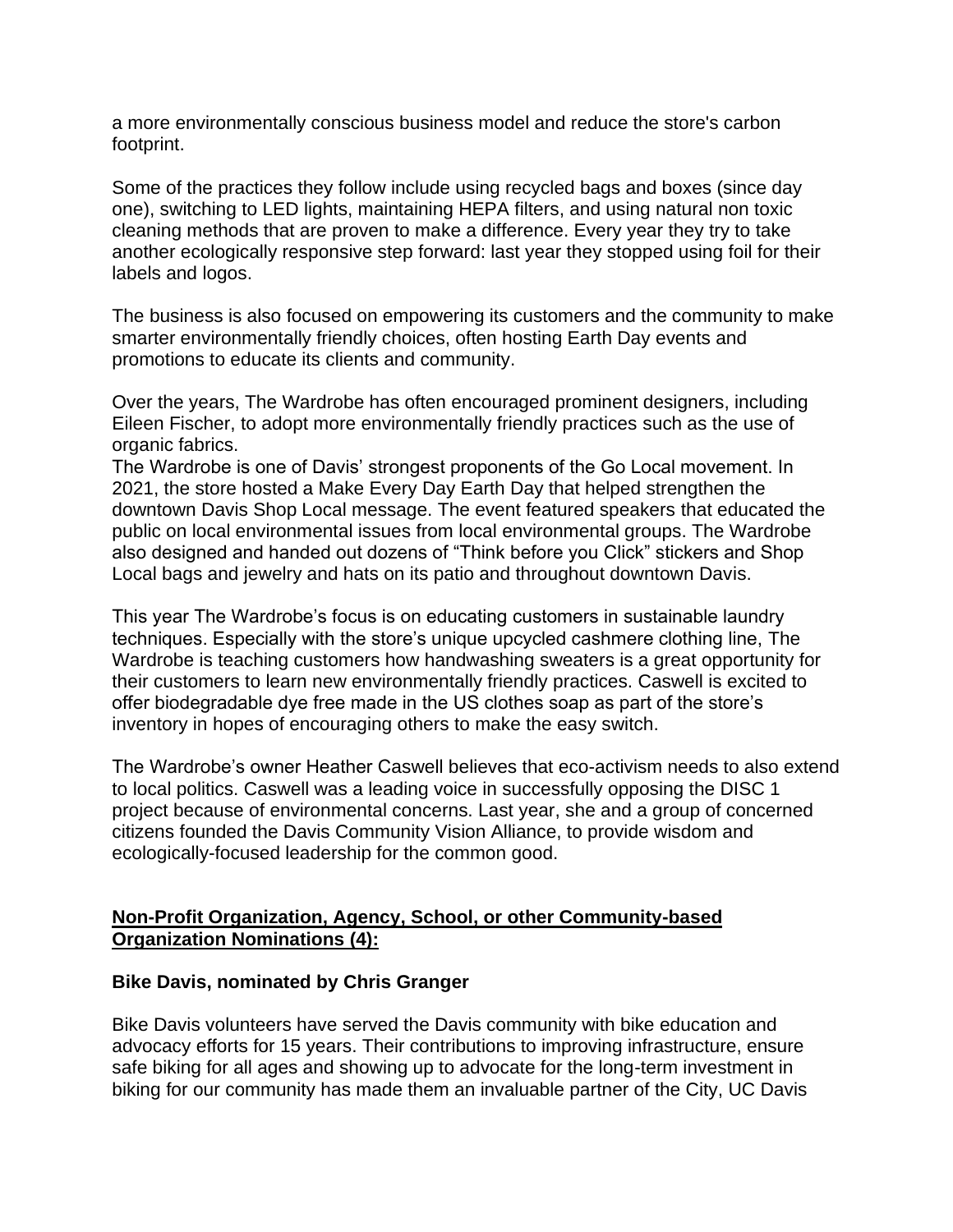and other community organizations like Cool Davis, and the Bike Campaign. They have brought resources, expertise, creativity and innovation to every problem, bringing experts from around the region and the world to advise and challenge us to move forward on our lofty goals. Their work to achieve these goals for active transportation in our community has meant that step by step we are ensuring bicycling will have a significant place in our community for all of our residents, children, workers and visitors for remainder of this century.

#### **History:**

"Despite its reputation as the premier bicycling city in the U.S., the advocacy movement that thrived in larger cities since the 1990s took longer to catch on in Davis. Bike Davis formed in 2007. Originally calling itself "Davis Bicycles!" it was founded with the goal of reviving the bicycling culture and increasing bicycle mode share back to levels around 20 to 30 percent that characterized Davis in the 1980s. In 2000, bicycle mode share in Davis was 17% (according to the US Census Bureau).

Bike Davis grew out of a Master's thesis by Ted Buehler in the UC Davis Transportation Studies program. Ted documented Davis' rise to prominence in the 1960s and 70s as the city created the nation's first bike lanes, developed an extensive network of greenbelt bicycle and pedestrian paths in the 1980s and early 90s, and the decline of bicycling in recent years.

Various explanations exist for the decrease in bicycle mode share in Davis. These include demographic factors: an increase in residents commuting to work outside of Davis and the decline of cycling among students entering UC Davis. The retirement of visionary bike advocates from the city's Public Works Department in the late 1990s, and the rise of the Unitrans bus system as the preferred mode for student transportation also are likely factors.

When Ted first presented his thesis in December of 2006, a few concerned citizens saw an opportunity to create an advocacy group. Ted gave his presentation again to a packed house at the Varsity Theatre on February 26, 2007, and Bike Davis was born. " Bike Davis's mission is (from their website)

"Our mission is to encourage and promote bicycling, improve infrastructure, influence policy, and advocate for a vibrant bicycle culture in Davis.

We advocate for designs that meet current best practices and for adequate funding to create a complete bicycle infrastructure network throughout the city that is safe, comfortable, and convenient for riders of all ages.

We provide bicycle education for Davis residents through programs like our school bike rodeos that teach elementary school children bike skills

We work to increase the percentage of all trips in Davis that are made on bicycles by advocating for better infrastructure, convenient parking, and encouragement programs. We foster a community that makes bicycling fun through our annual Loopalooza fun ride and other social events."

And so since 2007 Bike Davis has accomplished a lot!

#### **Summarized from Bike Davis Website.**

**" Schools:** The Bike Davis Schools Committee has worked with Davis schools, the School District, and the City of Davis to encourage school children to ride bicycles and walk to school. The Committee organizes after-school Bike Rodeos, Walk and Bike to School events, and facilitates the Active4.me daily scan and notify program for parents.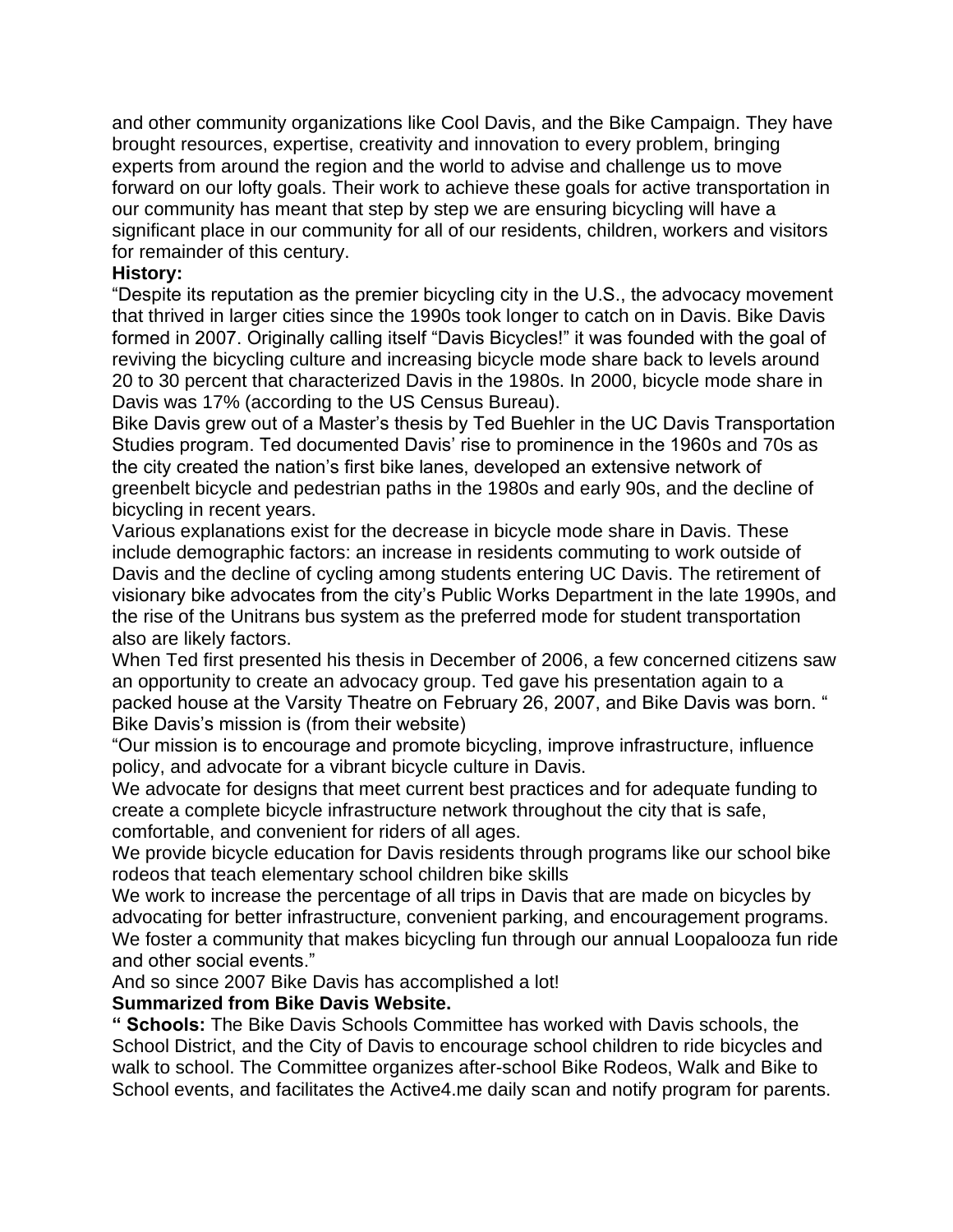It also initiated and ran the annual Davis Bike Loopalooza event, for which it continues to assist by providing volunteers.

**Citywide Infrastructure and Street Standards:** Bike Davis strives to ensure that accommodations for bicycles on city streets meet the highest standards. Recent changes in lane widths to give bicycles more space and to calm vehicular traffic are among the organization's achievements. Previous examples of BD's efforts concerning local infrastructure include the redesign of Fifth Street in the downtown area, elimination of car parking on B Street north of Seventh Street, and bike path connectivity to the new Cannery neighborhood. BD also has worked to address the safety hazard of yard debris piles placed on streets.

**Intercity Bicycle Commuting:** BD has worked with bicycle commuters between Davis and Sacramento, local agencies, and Union Pacific Railroad to ensure that conditions are improved on Road 32A, the bicycling route east of Davis that connects to Sacramento. The railroad crossing along this route is a site of many close calls and a few serious collisions involving unsafe driving, and this has spurred efforts to make improvements.

**Education and Outreach:** Bike Davis has organized events including membership meetings with invited speakers and films on bicycle advocacy, and candidates' forums prior to city council elections. In the past, BD has participated in the distribution of free bike lights and anti-bike theft devices, and hosted bicycle film festivals."

#### **Davis Community Meals and Housing, nominated by Janet Lane, Buildings and Grounds Chair, and The Rev. Dr. Pamela Dolan, Rector, The Episcopal Church of St. Martin**

We are pleased and honored to nominate Davis Community Meals and Housing. DCMH is a nonprofit organization providing three community meals per week (which have continued without stop during the pandemic) and shelter, supportive housing and other assistance to individuals in need in the community. The three meals per week are prepared and served at the Episcopal Church of St. Martin. We at St. Martin's have partnered with DCMH for over 35 years and know their work well as many of our parishioners volunteer at the meals and other DCMH services. Our rector and several parishioners have also served on the DCMH Board of Directors.

DCMH deserves recognition for their extensive work in preventing food waste in the Davis community and preventing excess food from going to the landfill. These efforts are all carried out by volunteers in the community donating their time to preventing food waste.

First, DCMH volunteers glean bakery products, fruits and vegetables at least once and often several times a week from the following locations: Nugget on Covell, the Co-op, Safeway Marketplace, Safeway South, Save Mart, Ikeda, and Panera. These stores give the gleaners bakery, fruit and vegetable products that have "pull-dates" on the date the volunteer is there. Instead of being put into compost or landfill, these products are then brought to St. Martin's church and put into people's hands—people who are very appreciative to have and use it.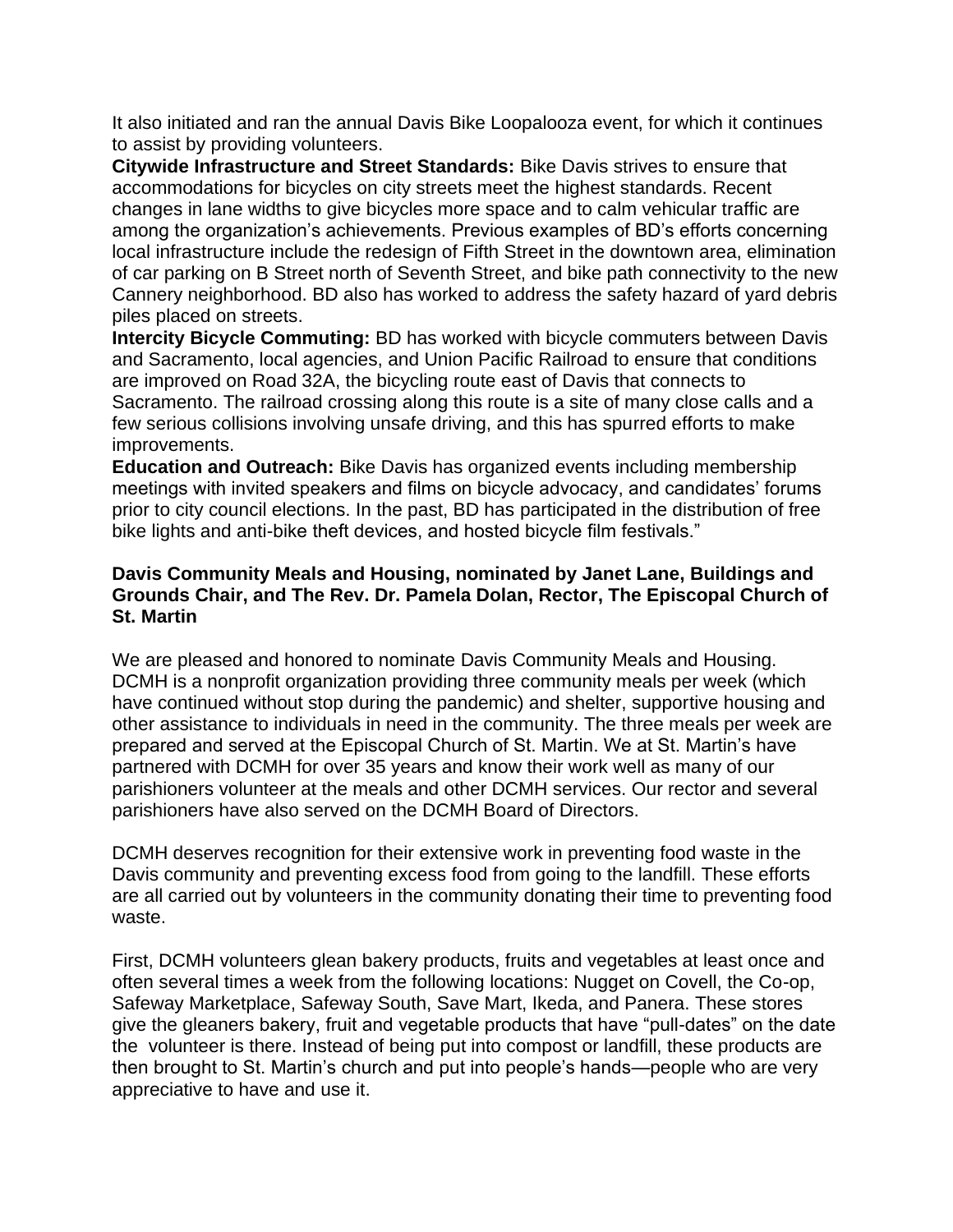Food that is gleaned is distributed in the following ways: First, it is used as needed to prepare the community meal, and some is distributed for take-away to guests of the community meal. However, the bulk is taken by volunteers to be distributed at various locations in the city, including Creekside Apartments (supportive housing), Cesar Chavez Apartments, Bartlett Apartments in the Cannery (affordable housing), the DCMH Shelter and Resource Center on H Street, and the Davis Night Market. Any food that is gleaned which is not in good-enough shape for distribution is given as food for goats kept by local individuals.

In addition to receiving food from the local retailers above, DCMH receives produce from Grace Garden and also from Dianne and Mike Madison, who donate vegetables, fruit and olive oil. DCMH also receives excess tree fruit from many Davis residents who bring their fruit to St. Martin's to be used at the meals and/or distributed to locations listed above.

The average amount of food received each week and saved from wastage is an average of 1200 - 1500 pounds per week, but the amount can go up as high as 2500 pounds per week of food saved from wastage or going into the landfill.

In another related community collaborative program, DCMH receives excess coffee beans from the UC Davis Coffee Center. The Design of Coffee course is the most popular course at UC Davis at present and its students generate a large quantity of excess beans. Volunteer gleaners from DCMH retrieve the excess beans four to six times a year and bring them to DCMH to be used in coffee for the community meals and also coffee for the H Street Shelter and Resource Center. This project has been ongoing for at least five years now.

While gleaning and distribution happens throughout the week, the most extensive gleaning and distribution of excess food products is done on Tuesday mornings and one can witness a bustle of activity going on outside the kitchen at St. Martin's where numerous DCMH volunteers are working to make the above processes happen. (Please see attached photos).

In addition, it should be mentioned that DCMH has had good environmental practices in place many years. They have composted all excess food products that cannot be distributed for many years, even before composting became widely practiced in Davis. DCMH also uses all compostable paper products (mainly cups and napkins) when disposable products are needed.

We believe that DCMH's extensive volunteer network and operation dedicated to preventing food wastage and distributing excess food to those who need it is a model for the Davis community and shows that preventing food wastage and getting excess food into the hands of people who need it is possible. Obviously, this program does not solve the huge problem of food wastage facing us today, but it is certainly a noteworthy step in the right direction.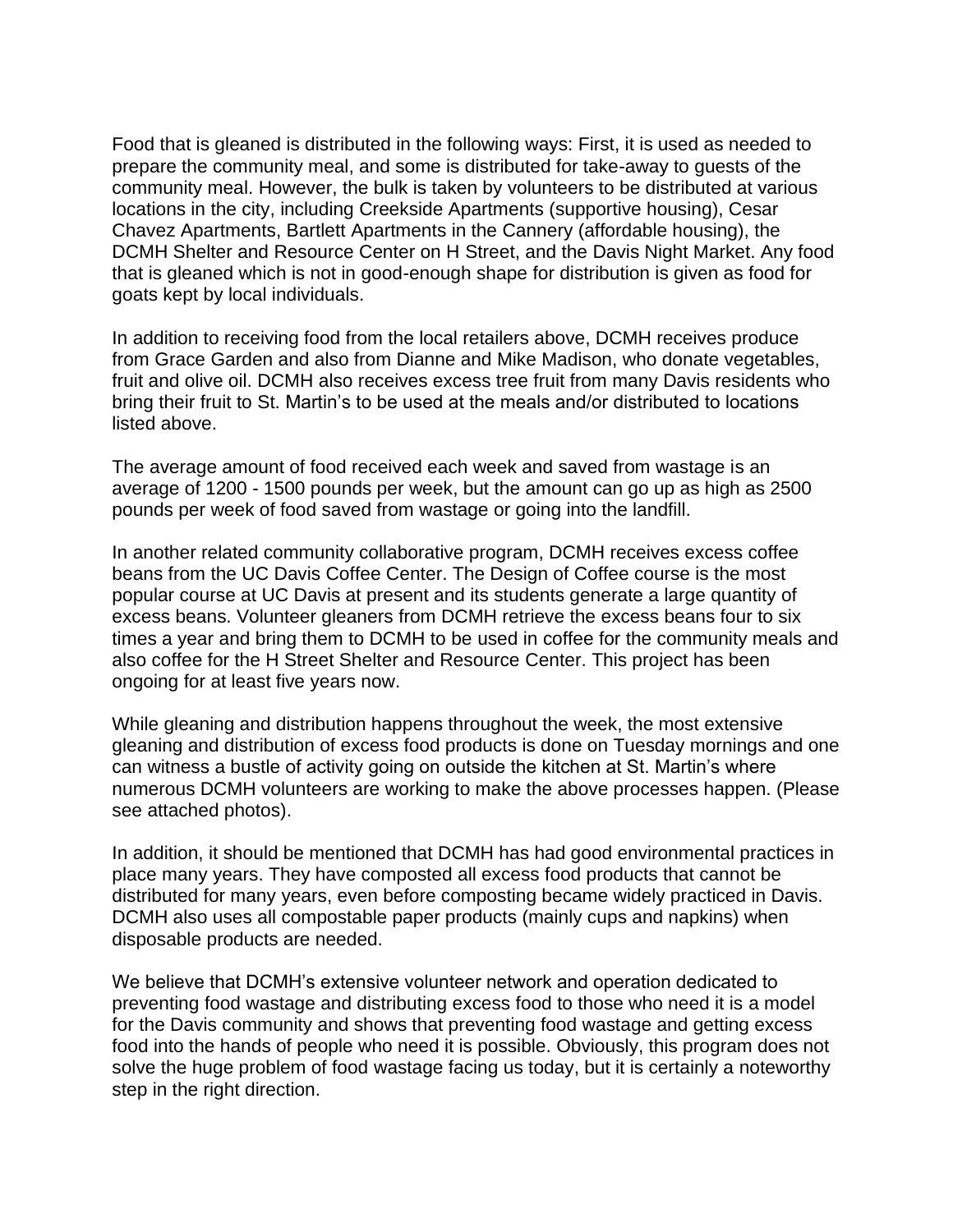If you have any questions, we would be happy to talk with you in more detail about DCMH's food collection and distribution programs and other environmentally sustainable practices.

## **Explorit, nominated by Anna Fantasia**

Explorit's vision is to ignite and foster curiosity about science and nature through inquiry and discovery. We do this by providing opportunities for hands-on science exploration to excite children and their families about a future in the sciences and in STEM careers. Nothing today is more important than the future of our environment. Teaching our youth how to be good stewards of our earth is a top priority at Explorit.

Two years ago, we began a journey to create a Pollinator Garden, located in the back courtyard of the museum. Why are pollinators important? The simple truth, we cannot live without them. Without pollinators, the human race and all of earth's terrestrial ecosystems would not survive. Of the 1400 crop plants grown around the world, *i.e.* those that produce all of our food and plant-based products, almost 80% require pollination by animals. Visits from bees, moths, hummingbirds, bats, and other pollinators result in more flavorful fruits and support more than 150 food (fruit and grain) crops in the USA alone. In addition, those same pollinators provide environmental benefits. Pollinators are key to the reproduction of flowering plants which provide clean air by producing breathable oxygen from carbon dioxide created by animals. Flowering plants also help to purify water, prevent soil erosion through roots that hold soil in place and foliage that buffers the impact of rain, and contribute to the water cycle which depends upon plants to return moisture into the atmosphere.

Simply stated, without pollinators, we DON'T eat. During the past 30 years, our nation's pollinators have suffered serious losses due to invasive pests and diseases such as mites, viral and fungal pathogens, exposure to pesticides and other chemicals, habitat loss, loss of species, genetic diversity, and changing climate… some species have even gone extinct. While humans are responsible for some of this decline, we also have the ability and the responsibility to recover those species if we guide our future scientists, and future community leaders initially to care, realize that even small, local efforts have ripple effects through our world, and encourage them to take the correct actions now and in the future. We understand that this begins with us, but it ends with our children.

Explorit discovered 10 easy ways to protect our local pollinators which we have implemented in our garden:

- 1. **More garden, less lawn.** While grass had been a fixture of the American dream, more flowering, pollen producing plants support bees and other pollinators.
- **2. Plant native flowers to support the native (non-invasive) pollinator species.**
- 3. **Diversify the garden** because variety is the spice of life, broadens food sources, and attracts different pollinator species.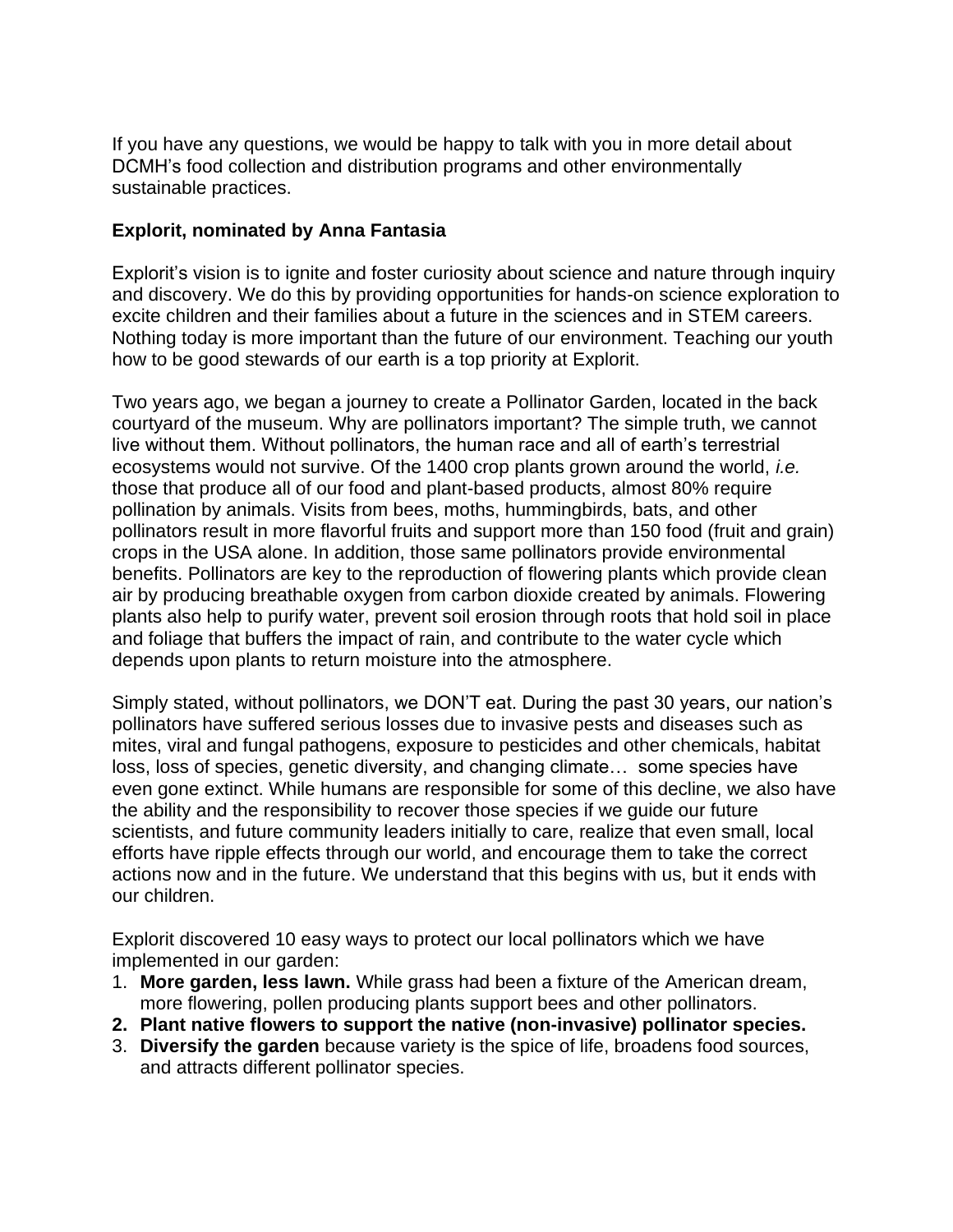- 4. **Take advantage of the season**, leave plant materials behind in Winter to shelter pollinators.
- 5. **Create habitats for nesting bees**. Leave hollow logs, bare ground or sandy areas for burrowing.
- **6. Provide sources of water** to help pollinators digest food, regulate humidity in their colony and keep them cool in summer.
- **7. Don't mow so often** so pollinators can capitalize on unexpected flowering plants.
- 8. **Avoid pesticides** so pollinators aren't picking up harmful substances in gardens and bringing them back to their homes.
- 9. **Learn to love imperfection** and lose the visually pristine garden image for the munched leaf look which indicates that cultivated resources are not going to waste.
- 10.**Bees are awesome but so are other pollinator**s.

But we aren't doing it alone. To aid in our mission, Explorit recently received two City of Davis Art Grants. How can art help the environment? How many times have you walked by a beautiful painting or a sculpture and stopped to admire it? At least a few times, right? Art captured your attention, the colors, shapes, the details and precision, how it made you feel… It captured your attention and your imagination. That is how the art installation in Explorit's Pollinator Garden enhances the environmental learning and overall experience. Descriptive panels will be installed this spring to highlight the pollinators that grace the canvas to add an element of understanding to the beautiful bird, bee, bat and insects masterfully painted by local artist Monica Jurik. Our most recent art project, a tile installation featuring hummingbirds, which was directed by professors and students from UC Davis Art/Science Fusion and created with the help of local children who designed the tiles, will be unveiled at a Pollinator Garden Grand Opening and Celebration to be held in April 2022… a celebration two years in the making, delayed by a pandemic.

We are proud to involve our local leaders, artists, families, students of all grades, from K to university level, to return to their roots and learn more about how the Earth sustains us, when we sustain her. For those who want to learn more, we invite YOU to plan a visit to our pollinator garden later this Spring, register your summer camper in our Need for Seed's gardening camp (for grades K-5 th), or visit our exhibit, *Healthy Planet, Healthy You* (on display until Fall 2022). Because the changes we make today is vital to a healthy tomorrow.

# **Tree Davis, nominated by Erin Donley Martineau**

The mission of Tree Davis is to enhance and expand the urban forest by teaching the people of our community to plant and care for trees. Tree Davis is dedicated to keeping our community green, clean and cool by enhancing and expanding our urban forest. Dedicated volunteers have been planting, monitoring, and caring for trees in the Davis area since 1992, so 2022 is the 30th anniversary of Tree Davis'

Trees and people need each other to survive in an urban environment. Trees [benefit](https://www.treedavis.org/resources-v2-0/) [people](https://www.treedavis.org/resources-v2-0/) in many ways. They shade our homes, clean our air and water, help to feed us,